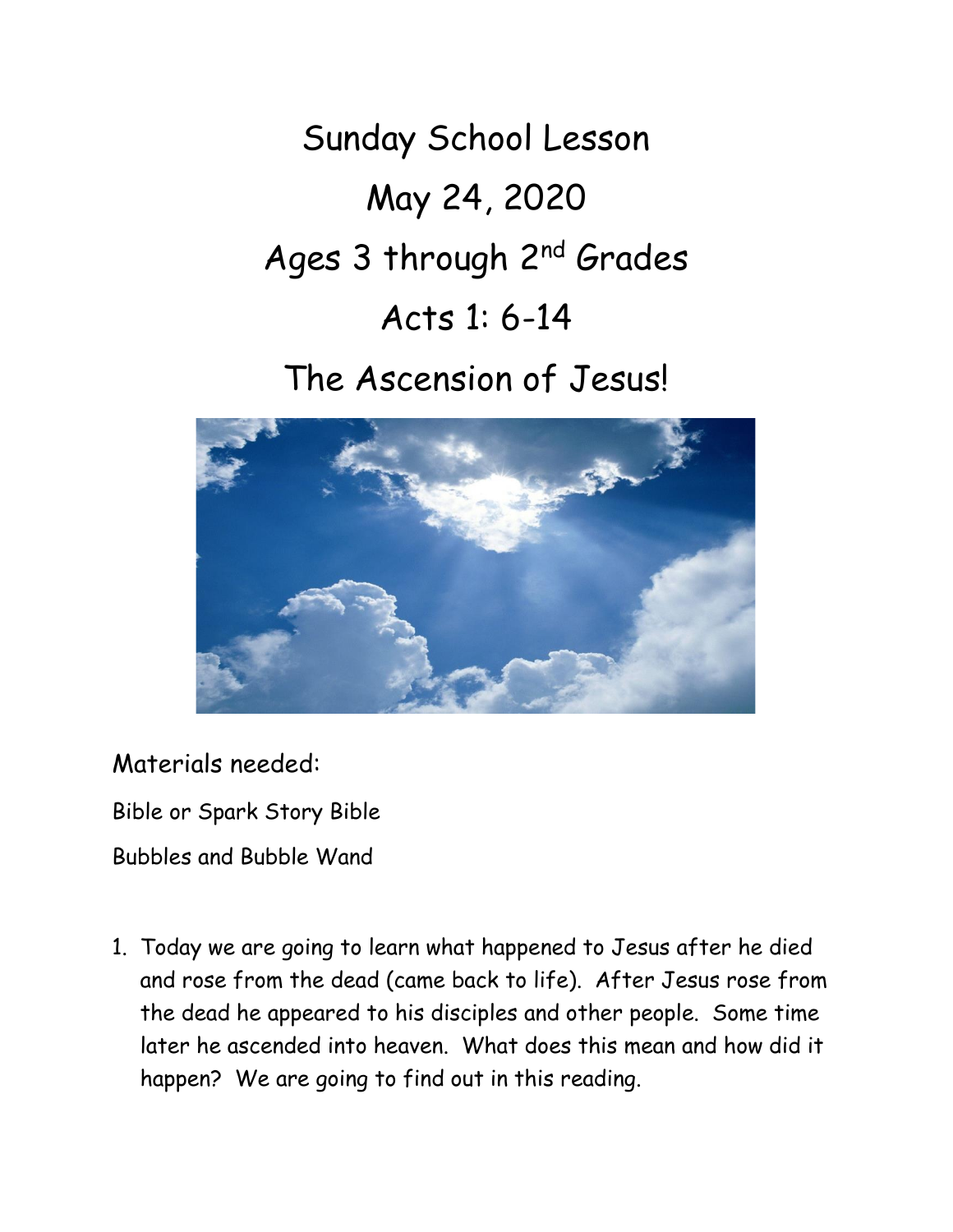- 2. Read the Story "The Ascension" to your child or with your child found in Acts 1:6-14 and on page 498 of the Spark Story Bible. You can also hear Mrs. Terry tell the story on our Light of Christ Lutheran Church Youth Facebook page.
- 3. The word ascend means to go up or climb and to rise through the air. When we travel by airplane we say we are ascending to a certain height and then the plane stays at that height until it becomes necessary to descend (come down) to avoid turbulence (bumpy air) or to descend to land the plane. Jesus ascended into heaven. He was lifted by God up through the clouds.
- 4. Jesus told his disciples that they will be his witnesses in the world after Jesus goes to heaven. He told them that they will tell everyone they meet about what they learned by following Jesus. Talk with your child about what he/she can tell people about following Jesus.
- 5. Activities to support the story:
	- a. Into the Clouds!

Go outside with your family and blow bubbles together. As the bubbles drift upward, talk with your child about one way to follow Jesus. Also, if your child knows relatives or family friends who are in heaven and if it will help them to remember, ask them to say a remembrance of this person. Remind your child that this person is in heaven with Jesus. That Jesus went to heaven to make a place for this person. Remind them that even though this person is not living on the earth, that she/he is very happy and safe in heaven with God and Jesus. Her/his time on earth was done and even though we are sad to be apart from him/her that we can be happy knowing that one day we will see him/her in heaven.

b. Cloud Watching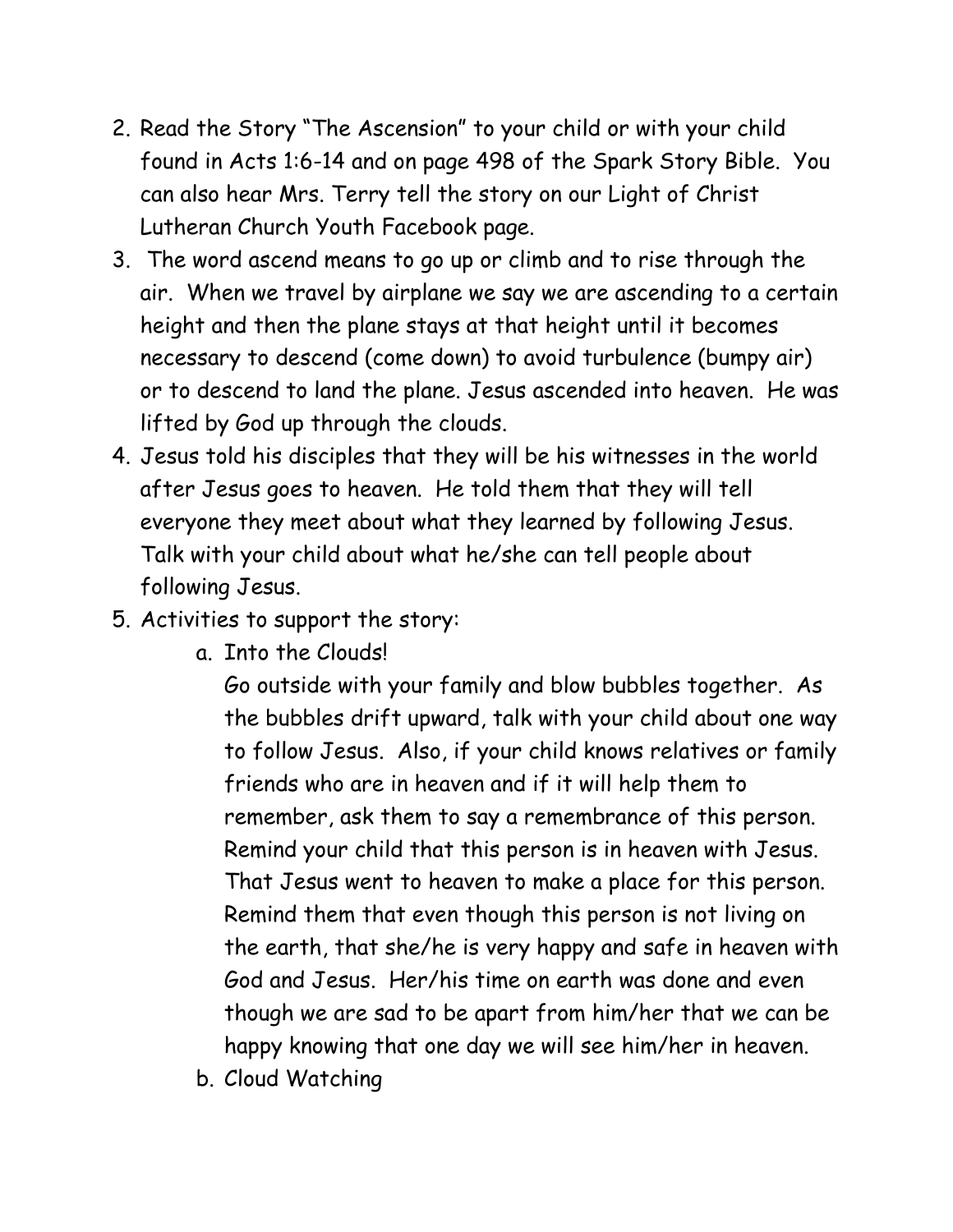Another fun activity is to spend sometime outside watching the clouds drift by together. Look for shapes in the clouds and tell each other what you observe. Tell your children what you know about clouds and the weather. Imagine seeing Jesus being lifted through the clouds to heaven.

6. Action Rhyme:

**With the good words that we say**

(*make your hands "talk")*

**And our kind actions as we play**

*(shake hands only with someone living in your house for right now)*

**We can show God's love each day**

*(hug self)*

**And help others learn about God.**

*(Point Up.)*

**We come to church and Sunday School to sing and pray**.

*(Fold hands in prayer.)*

**We listen to God's Word today**

*(cup hands around ears)*

**Then pass on what we have learned-hooray!**

*(Pretend to whisper to a friend, then jump up!)*

**We will help others learn about God!**

*(Point up.)*

7. Sing with your child: **The B-I-B-L-E**